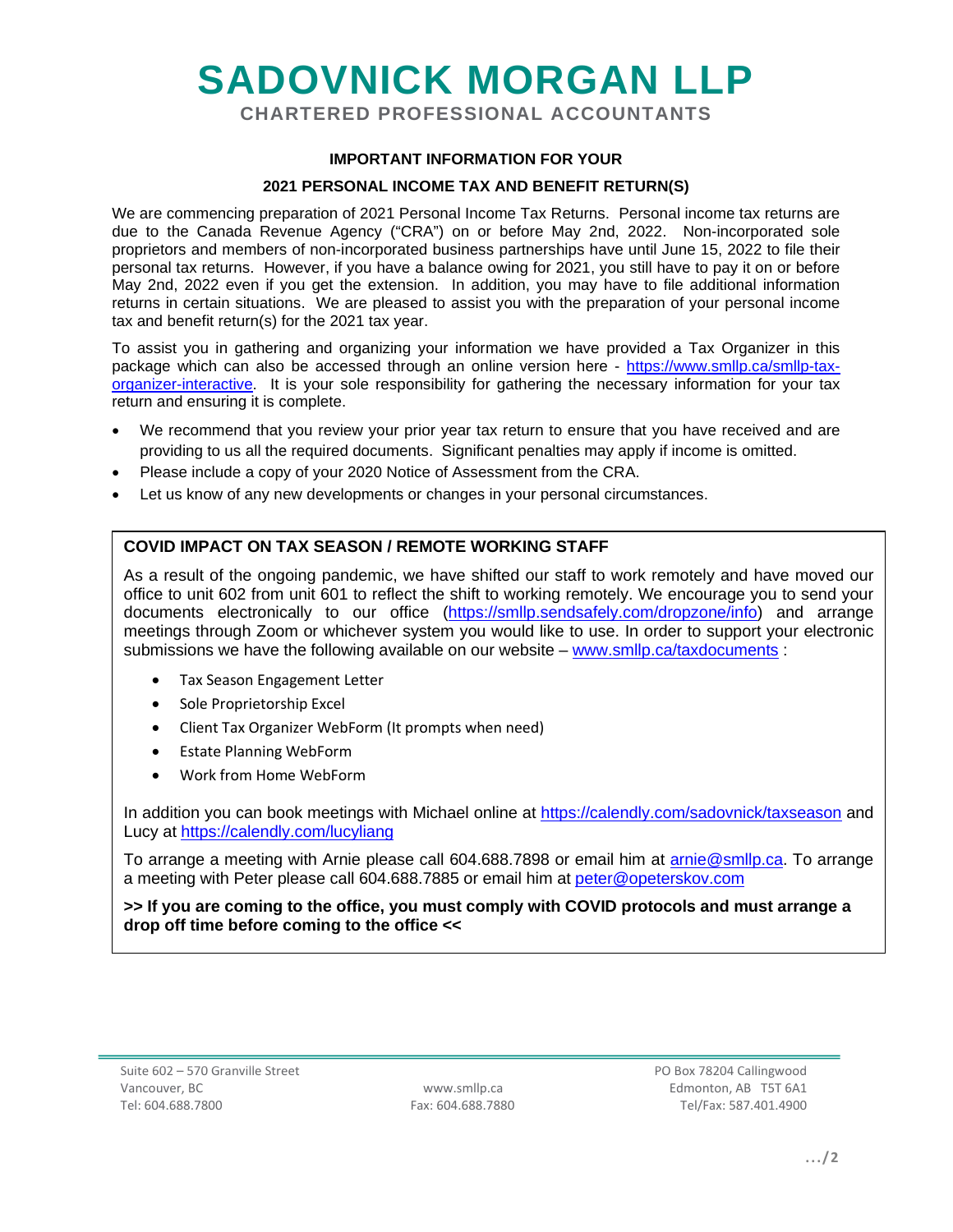We wish to bring to your attention some recent tax changes for 2021:

- **The top rate for 2021 in BC** is 53.5%, **Alberta** is 48%. **Manitoba** is 50.4% and **Ontario** is 53.53%
- The **TFSA** increase for 2022 was \$6,000.
- **The 2021 Average Foreign Exchange Rate** for US to Canadian dollars is \$1.2535.
- Alberta, Manitoba, Saskatchewan and Ontario residents will be getting a **carbon tax rebate** in 2022 but it will be paid in quarterly instalments opposed to a reduction in personal income tax.
- If you are self-employed through a sole proprietorship, you may have received federal, provincial, or territorial government COVID-19 assistance for your business, such as the **Temporary Wage Subsidy** or the **Canada Emergency Wage Subsidy**. Generally, you have to either include these amounts in business income or reduce your expenses by the amounts that you received. You may also have received a government loan (ie. **CEBA**). The loan itself is not taxable, but you have to include in your business income any portion of the loan that is forgivable.
- If you received the **Canada Recovery Benefit**, you may have to repay all or part of it, if your net income after certain adjustments is more than \$38,000. The repayment is calculated on the return, as part of the social benefits repayment calculation.
- **Digital news subscription** expenses may be eligible to claim a non-refundable tax credit for expenses you paid in the year for a digital news subscription with a qualified Canadian journalism organization. Ensure you have a tax receipt (different from a regular receipt) from the company, it will identify a QCJQ designation number.

We wish to bring to your attention some important reminders:

- You can **elect to Stop CPP Contributions** if you are 65 and 70 years old. The form CPT30 needs to be filed with your employer and the CRA. You may also wish to **defer your CPP or OAS until you are 70** to gain larger future payments. If you started collected OAS, but it makes sense to defer it because of claw back and you are under age 71, you can retroactively defer it within 6 months of starting. If you apply for your **OAS** pension after you become eligible for it, you may be eligible for a retroactive payment. OAS Clawback begins when income exceeds \$79,845 for 2021.
- In 2021, CPP contribution rate increased to 5.45% (10.9% for employer and employee). This will go gradually up to 5.95% by 2023 (11.9% for employer and employee). For 2022 the contributions are required until your income is \$64,900.
- The **Sale of a Principal Residence** must be reported, along with any principal residence designation. The CRA is collecting the information to aide them in enforcement programs.
- Do not forget to file your **Vacancy Tax / Speculation Tax** documents with Vancouver / BC. If you are subject to these taxes please let us know to consider if the amount is deductible.
- Do you ever wonder if your **business expenses are within the range**? Check out this resource from the Government of Canada - <https://www.ic.gc.ca/eic/site/cis-sic.nsf/eng/home>
- CRA has been going after **taxable benefits** from employers to employees. If you have any benefits that you are not sure should be included in your income please contact us. These may include items such as parking passes, company car, childcare expenses, gifts or gift cards, and many others.
- **Capital Gains (Losses) on Foreign Currency** changes in excess of \$200 needs to be reported on your tax return. The gain is reportable once it is triggered by either converting to another currency or purchasing goods in the foreign currency. Tracking can be difficult, please speak to us if you have gains or losses to report.
- Starting in 2018, dividends and distributions from privately held related corporations, trusts and partnership which you are not actively involved may be considered **split income (TOSI)** and be